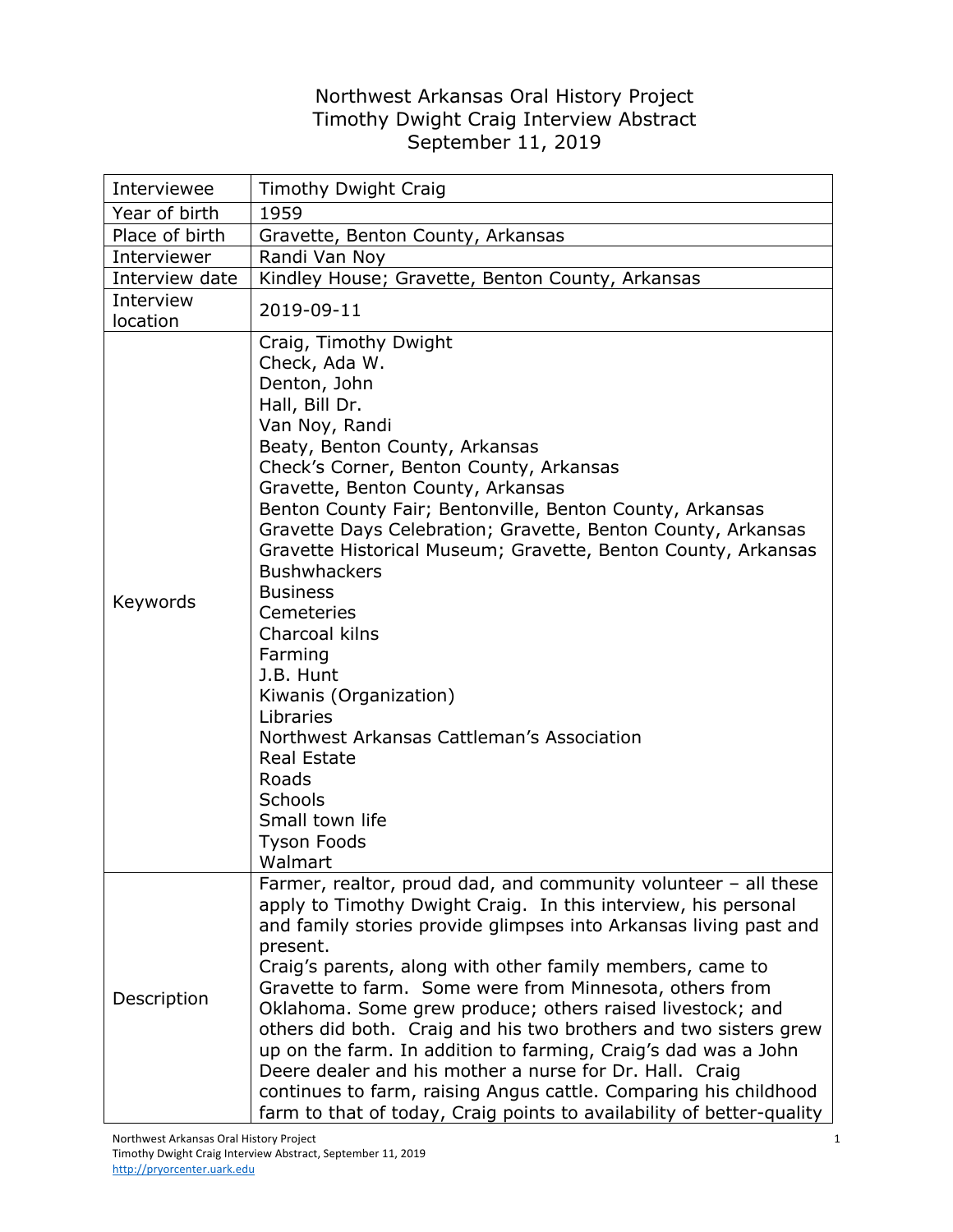|                                         | meat, rise in demand for chicken, and one of his favorites, the<br>fact that baling hay now is easier. He's served as President of<br>the Northwest Arkansas Cattleman's Association and is proud<br>that his family was named Farm Family of the Year in 2001.<br>Throughout the interview Craig shares family stories of the land<br>in his family's care. Family member, Ada, from Check's Corner<br>ran the first library in Benton County; his brother lives on the<br>land where the Liberty School stands, and the Beaty charcoal<br>kilns (now gone) stood on land Craig's owned. He helps care for<br>several cemeteries including the Lee Cemetery where family<br>members are buried.<br>Craig discusses the ongoing changes to Gravette area schools. |  |
|-----------------------------------------|-------------------------------------------------------------------------------------------------------------------------------------------------------------------------------------------------------------------------------------------------------------------------------------------------------------------------------------------------------------------------------------------------------------------------------------------------------------------------------------------------------------------------------------------------------------------------------------------------------------------------------------------------------------------------------------------------------------------------------------------------------------------|--|
|                                         | His parents went to the Lee and Liberty Hills schools, his classes<br>were in Gravette school buildings (some that no longer stand),<br>and his children studied in newer buildings in the expanding<br>district. Local schools have 'come a long way.' Craig sees this                                                                                                                                                                                                                                                                                                                                                                                                                                                                                           |  |
|                                         | expansion continuing. He believes keeping schools close contains<br>administrative costs, while adding extra sports and upgraded<br>facilities helps bring new residents to Gravette.<br>Gravette's growth influences his profession as a realtor. In                                                                                                                                                                                                                                                                                                                                                                                                                                                                                                             |  |
|                                         | addition to the schools, Craig discusses how the City's overpass,<br>the Highway 549 bypass, medical access, and employment<br>created by Walmart, J.B. Hunt, and Tyson are impacting<br>Gravette. Travel times are lessened, safety improved, land<br>values increased, residents moving further east and west of                                                                                                                                                                                                                                                                                                                                                                                                                                                |  |
|                                         | Gravette, and new businesses opening. At the same time, he<br>says there may be some loss of the small-town feel. Growing up<br>Craig remembers the busy stores on Main Street, the turkey<br>throws, and attending Gravette Day and the Benton County Fair.<br>He hopes with the growth and the influx of new residents the<br>Gravette spirit will remain.                                                                                                                                                                                                                                                                                                                                                                                                      |  |
|                                         | Believing one should give back to the community, Craig served<br>as manager of the Benton County Fair from 2003-2017 and<br>remains on the Board. During his tenure the Fair moved from<br>downtown Bentonville to its current location further west. He<br>shares the reasons for its schedule change and why it is harder<br>to get a 'greasy hamburger' at the new location. For him, the<br>enjoyment of watching kids and parents have fun on the rides<br>and see the animals never changes. Reminds him of helping his<br>children raise goats and make salsa for Fair projects.                                                                                                                                                                           |  |
|                                         | While Craig knows life in Gravette continues to change, he was<br>glad when he was asked to put the spotlight (for checking cattle)<br>back on his truck so they would know it's him'It's nice to drive<br>down roads and wave at people."                                                                                                                                                                                                                                                                                                                                                                                                                                                                                                                        |  |
| Duration                                | 56 minutes                                                                                                                                                                                                                                                                                                                                                                                                                                                                                                                                                                                                                                                                                                                                                        |  |
| Audio File<br>Format                    | MP3                                                                                                                                                                                                                                                                                                                                                                                                                                                                                                                                                                                                                                                                                                                                                               |  |
| Images                                  | Yes                                                                                                                                                                                                                                                                                                                                                                                                                                                                                                                                                                                                                                                                                                                                                               |  |
| Producer                                | Northwest Arkansas Oral History Project                                                                                                                                                                                                                                                                                                                                                                                                                                                                                                                                                                                                                                                                                                                           |  |
| Copyright                               | Pryor Center for Arkansas Oral and Visual History, University of                                                                                                                                                                                                                                                                                                                                                                                                                                                                                                                                                                                                                                                                                                  |  |
| Northwest Arkansas Oral History Project |                                                                                                                                                                                                                                                                                                                                                                                                                                                                                                                                                                                                                                                                                                                                                                   |  |